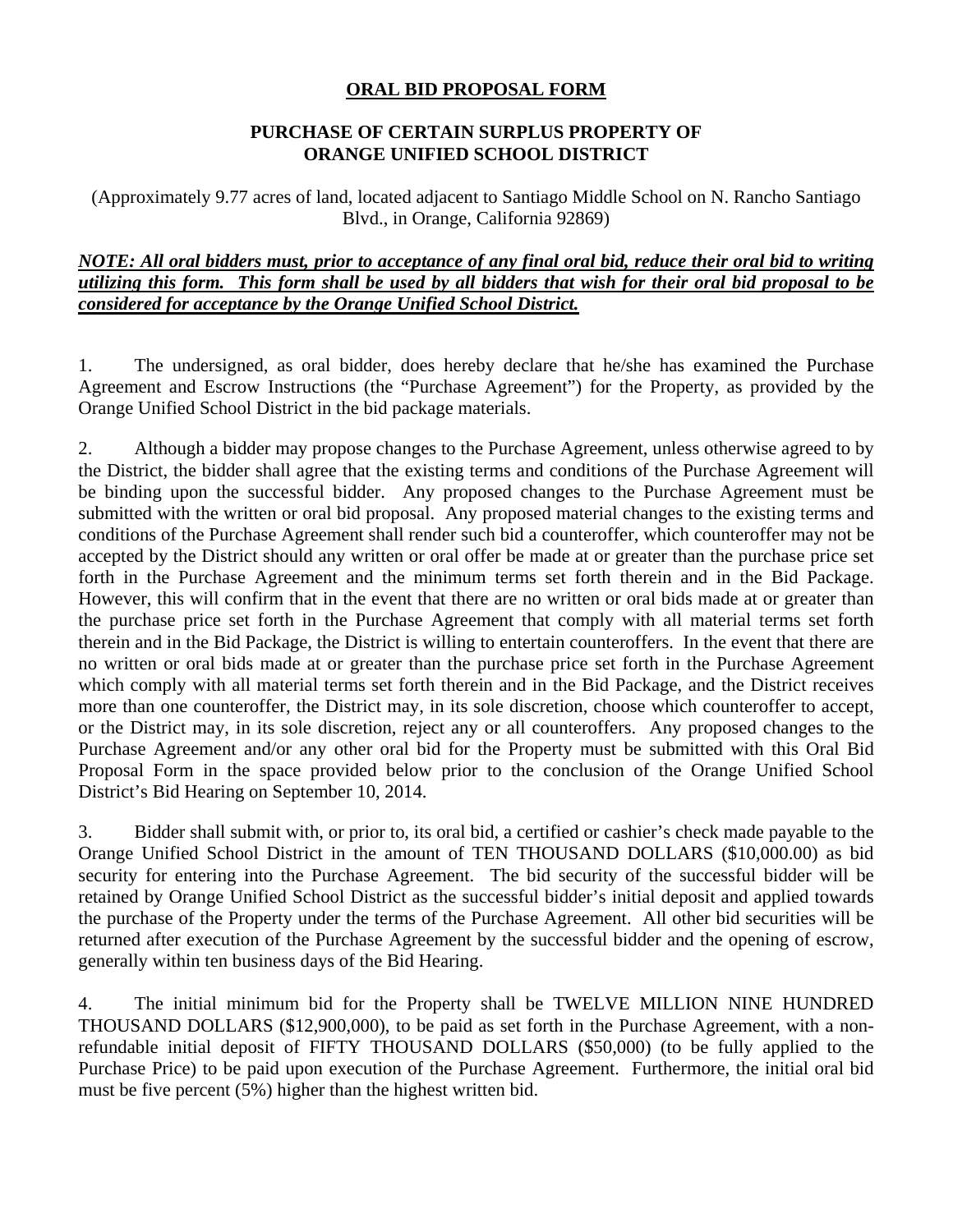5. Bidder agrees to enter into the Purchase Agreement with Orange Unified School District for the purchase of the Property in an "as is" condition and according to the terms set forth in the Purchase Agreement.

6. Final acceptance of the highest bid, either written or oral, or final acceptance of a counteroffer in the event that there are no written or oral bids made at or greater than the purchase price set forth in the Purchase Agreement that comply with all material terms of the Purchase Agreement and in the Bid Package, shall occur at the regularly scheduled District Board Meeting of September 11, 2014, or within ten (10) days of the Bid Hearing. The Board may select the highest bid of any of the bids, may accept any counteroffer in the event that there are no written or oral bids made at or greater than the purchase price set forth in the Purchase Agreement that comply with all material terms set forth therein and in the Bid Package, or may reject any and all bids if the District deems such action to be for the best public interest. Orange Unified School District reserves the right to make non-substantive changes to the Purchase Agreement. The successful bidder shall be required to execute the Purchase Agreement within five (5) days of receiving the final Purchase Agreement from the District as a requirement for final acceptance by the Board.

7. Bidder hereby bids the following amount with respect to the Purchase of the Property:

## TOTAL CASH PURCHASE PRICE IN WORDS \_\_\_\_\_\_\_\_\_\_\_\_\_\_\_\_\_\_\_\_\_\_\_\_\_\_\_\_\_\_\_\_\_\_\_\_\_\_\_\_\_\_\_\_

| DOLLARS (\$<br>$\cdot$ .                                                                                |  |
|---------------------------------------------------------------------------------------------------------|--|
| Additional terms, if any, set forth in bidder's oral bid proposal (list all additional proposed terms): |  |
|                                                                                                         |  |
|                                                                                                         |  |
|                                                                                                         |  |
|                                                                                                         |  |
|                                                                                                         |  |
|                                                                                                         |  |
|                                                                                                         |  |
|                                                                                                         |  |
|                                                                                                         |  |
|                                                                                                         |  |
|                                                                                                         |  |
|                                                                                                         |  |
|                                                                                                         |  |